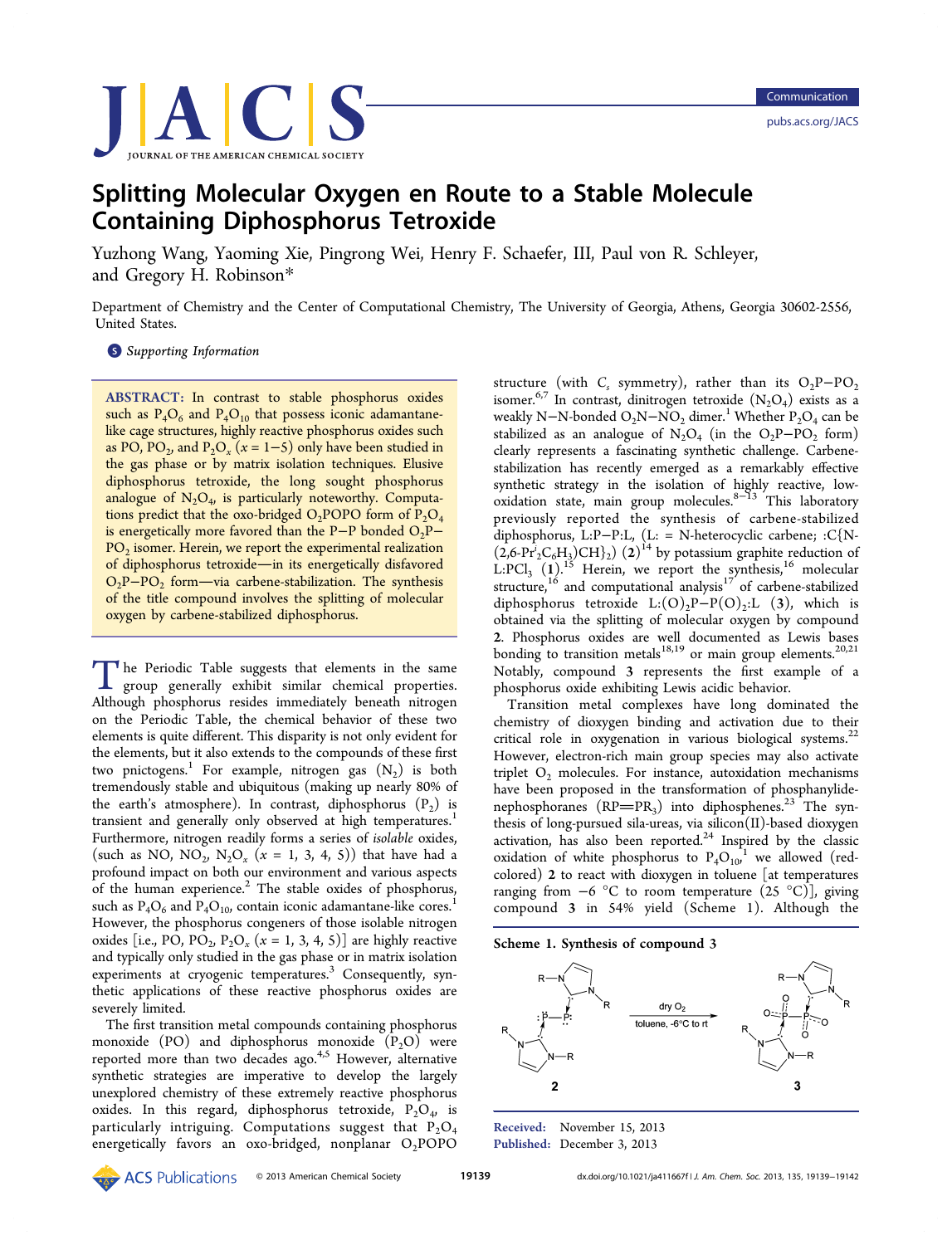mechanistic details in the formation of 3 are unclear, the splitting of triplet  $O_2$  by the singlet  $P_2$  core in 2 may involve a  $\sin$ gle-electron transfer mechanism.<sup>[22](#page-2-0)</sup> Indeed, single-electron oxidation has been reported for carbene-stabilized  $P<sub>2</sub>$  molecules (including  $2$ ).<sup>[25](#page-2-0)</sup>

Colorless X-ray quality crystals of 3 were obtained by recrystallization in toluene (under an oxygen- and water-free argon atmosphere). However, crystals of  $3 \cdot (H_2O)_2$  were obtained when the recrystallization proceeded in air. While  $N_2O_4$  exists in an equilibrium mixture of  $NO_2$  at 25 °C (dissociation energy of  $N_2O_4$ : [1](#page-2-0)4 kcal/mol),<sup>1</sup> compound 3 is sufficiently stable such that dissociation to  $L:PO<sub>2</sub>$  was not observed (dissociation energy of 3: 49 kcal/mol).<sup>[17](#page-2-0)</sup> It is noteworthy that the synthesis of 3 is extremely moisture- and temperature-sensitive. Improving the anhydrous nature of  $O_2$ and conducting the preparation at low temperature effectively increases the yield of 3.

Compound 3 was characterized by elemental analysis, infrared spectroscopy,  $^{1}H$ ,  $^{13}C$ ,  $^{31}P$  NMR, and single-crystal X-ray diffraction.<sup>[16](#page-2-0)</sup> The imidazole <sup>1</sup>H NMR resonance of 3 shifts to 6.25 ppm from 5.98 ppm for  $2.^{14}$  $2.^{14}$  $2.^{14}$  Meanwhile, the  $^1\mathrm{H}$ coupled 31P NMR singlet resonance of 3 dramatically shifts downfield to 5.8 ppm from  $-52.4$  ppm for  $2<sup>{14}</sup>$  $2<sup>{14}</sup>$  $2<sup>{14}</sup>$  which is due to the electronegative oxygen atoms in 3 attracting the electron density away from the central phosphorus atoms. The infrared (IR) spectrum of 3 exhibits two characteristic  $PO<sub>2</sub>$  stretching frequencies at 1279 cm<sup>−</sup><sup>1</sup> (antisymmetric mode) and 1061 cm<sup>−</sup><sup>1</sup> (symmetric mode), which compare well to the computed frequencies (1290 cm<sup>-1</sup> and 1061 cm<sup>-1</sup>) of PO<sub>2</sub> in 3 (C<sub>i</sub> symmetry), respectively.<sup>[17](#page-2-0)</sup> Notably, due to the intermolecular hydrogen bonds involving the lattice water and the oxygen atoms of the  $O_2P - PO_2$  core (Figure S1, [Supporting](#page-2-0) [Information](#page-2-0) [SI]), the stretching frequencies of  $PO<sub>2</sub>$  for 3·  $(H<sub>2</sub>O)<sub>2</sub>$  are red-shifted to 1269 cm<sup>-1</sup> (antisymmetric mode) and 1057 cm<sup>-1</sup> (symmetric mode).

The crystal structure of 3 reveals that this compound possesses  $C_i$  symmetry and contains an unprecedented  $O_2P PO<sub>2</sub>$  core that adopts a trans-bent geometry due to the coordination of two bulky carbene ligands (Figure 1). It is instructive to delineate the structural effects of capping the diphosphorus core in 2 with four oxygen atoms. Each phosphorus atom in 3, in the formal oxidation state of +4, is four-coordinate and resides in a distorted tetrahedral geometry, whereas each phosphorus atom in 2, in the formal oxidation state of zero, is two-coordinate and adopts a bent geometry. The  $C(1)-P(1)-P(1A)-C(1A)$  torsion angles in both 2 and 3 are  $180^{\circ}$ .<sup>[14](#page-2-0)</sup> The C(1)–P(1)–P(1A) bond angle  $[102.08(11)^{\circ}]$ in 3 is only marginally less than that  $[103.19(6)^\circ]$  in 2. The P– P bond of  $3$  [2.310(2) Å] is about 0.1 Å longer than that in 2  $[2.2052(10)$  Å which, however, is almost the same as that [2.3103(7) Å] in a "Jack-in-the-Box" diphosphine.<sup>[26](#page-2-0)</sup> The P–C bond distance  $[1.895(3)$  Å] in 3, corresponding to the typical P−C single bond distance [i.e., the 1.871(11) Å P−C bond distance in  $1$ ,<sup>[15](#page-2-0)</sup> is about 0.13 Å longer than that [1.7504(17) Å] in 2,<sup>[14](#page-2-0)</sup> which may be attributed to the lack of P-to-C<sub>NHC</sub> p $\pi$ back-donation in 3. The P−O bond distances [1.466(3) and 1.470(3) Å] in 3 are comparable to the computed P−O bond distance (1.437 Å) in  $O_2P$ -P $O_2$  with  $D_{2d}$  symmetry,<sup>[6](#page-2-0)</sup> the experimental P−O bond distances in L':P(O)<sub>2</sub>Cl [1.452(2) Å,  $L'$ : = :C{(*i*-Pr)NC(Me)}<sub>2</sub>, 4],<sup>[27](#page-2-0)</sup> and in phosphine oxides (i.e., 1.48 Å for  $Ph_3PO$ <sup>[28](#page-3-0)</sup> In contrast, it is obviously shorter than the P−OH bond distance [1.5750(15) Å] in L':P(O)<sub>2</sub>OH<sup>[29](#page-3-0)</sup> and the sum of phosphorus and oxygen covalent radii (1.73



Figure 1. Molecular structure of L: $(O)_{2}P-P(O)_{2}$ : L $(L: = C{N(2,6-1)}$  $\Pr{}_{2}^{i}C_{6}H_{3}$ )CH}<sub>2</sub>) (3) (thermal ellipsoids represent 30% probability; hydrogen atoms omitted for clarity). Selected bond distances (Å) and angles (deg). For 3, P(1)-P(1A) 2.310(2), P(1)-C(1) 1.895(3),  $P(1)-O(1)$  1.466(3),  $P(1)-O(2)$  1.470(3),  $C(1)-P(1)-P(1A)$ 102.08(11), O(1)−P(1)−P(1A) 107.68(15), O(2)−P(1)−P(1A) 109.57(14), O(1)−P(1)−O(2) 125.39(19), O(1)−P(1)−C(1) 103.28(14), O(2)-P(1)-C(1) 106.27(15). For 3  $(H<sub>2</sub>O)$ <sub>2</sub>, P(1)-P(1A) 2.2132(13), P(1)−C(1) 1.876(2), P(1)−O(1) 1.458(2), P(1)−O(2) 1.467(2), C(1)−P(1)−P(1A) 102.51(8), O(1)−P(1)− P(1A) 109.42(11),  $O(2)-P(1)-P(1A)$  109.55(11),  $O(1)-P(1)-P(1)$ O(2) 122.12(16), O(1)–P(1)–C(1) 105.65(11), O(2)–P(1)–C(1)  $105.68(11)$ .

Å), $30$  suggesting the multiple-bond character of the phosphorus−oxygen bonds in 3. The O−P−O bond angle  $[125.39(19)°]$  in 3 compares well to that  $[124.16(15)°]$  in  $4.^{27}$  $4.^{27}$  $4.^{27}$ 

In the crystal of  $3 \cdot (H_2O)_2^{16}$  $3 \cdot (H_2O)_2^{16}$  $3 \cdot (H_2O)_2^{16}$  molecule 3 (also with C symmetry) exhibits somewhat different structural parameters (Figure 1, caption). This may be due to the packing effects and the hydrogen bonding interactions between lattice water molecules and 3 (Figure S1 in [SI\)](#page-2-0). Notably, the P−P bond [2.2132(13) Å] for  $3 \cdot (H_2O)$  is about 0.1 Å shorter than that  $\begin{bmatrix} 2.310(2) \end{bmatrix}$  Å of the nonsolvated 3, which indicates the flexibility of the P−P bond of compound 3. The P−O bond distances [1.458(2) and 1.467(2) Å] in  $3 \cdot (H_2O)_2$ , however, are only little bit shorter than those in the nonsolvated  $3 \left[ 1.466(3) \right]$ and 1.470(3) Å]. As shown in the space-filling model of  $3$  $(H<sub>2</sub>O)$ , (Figure S1 in [SI\)](#page-2-0), the steric bulk of the carbene ligands can effectively shield the  $P_2O_4$  core and only allow two lattice water molecules to achieve hydrogen bonds with two of the four oxygen atoms of 3.

The nature of 3 was further probed by density functional theory (DFT) computations at the B3LYP/DZP level. $^{17}$  $^{17}$  $^{17}$  The optimized  $3$  in  $C_i$  symmetry (Figure S3 in [SI](#page-2-0)) corresponds to a rotational transition state, which is only 2.9 kcal/mol higher in energy than the  $C_1$  minimum (Figure S2 in [SI](#page-2-0)) of 3. The packing effects may play a contributing role in the  $C_i$ conformation experimentally observed in the solid state of 3. The computed structural parameters (i.e.,  $d_{\text{P-P}} = 2.231 \text{ Å}, d_{\text{P-O}}$ = 1.501 Å,  $d_{P-C}$  = 1.928 Å, O–P–O bond angle =123.56°) of 3  $(C<sub>i</sub>$  symmetry) are comparable to the experimental results for both 3 and  $3 \cdot (H_2O)_2$ .<sup>[16](#page-2-0)</sup>

The localized molecular orbitals (LMOs) of the simplified model 3-H  $[L: = :C(NHCH)_2;$  optimized in  $C_i$  symmetry, Figure S4 in [SI](#page-2-0)] are shown in Figure [2.](#page-2-0) Natural bond orbital (NBO) analysis shows that one lone pair orbital of oxygen has mainly s-character (65.4%, av.), while another two lone pair orbitals of oxygen are essentially pure p-character (99.6%, av), which are somewhat distorted toward phosphorus. The central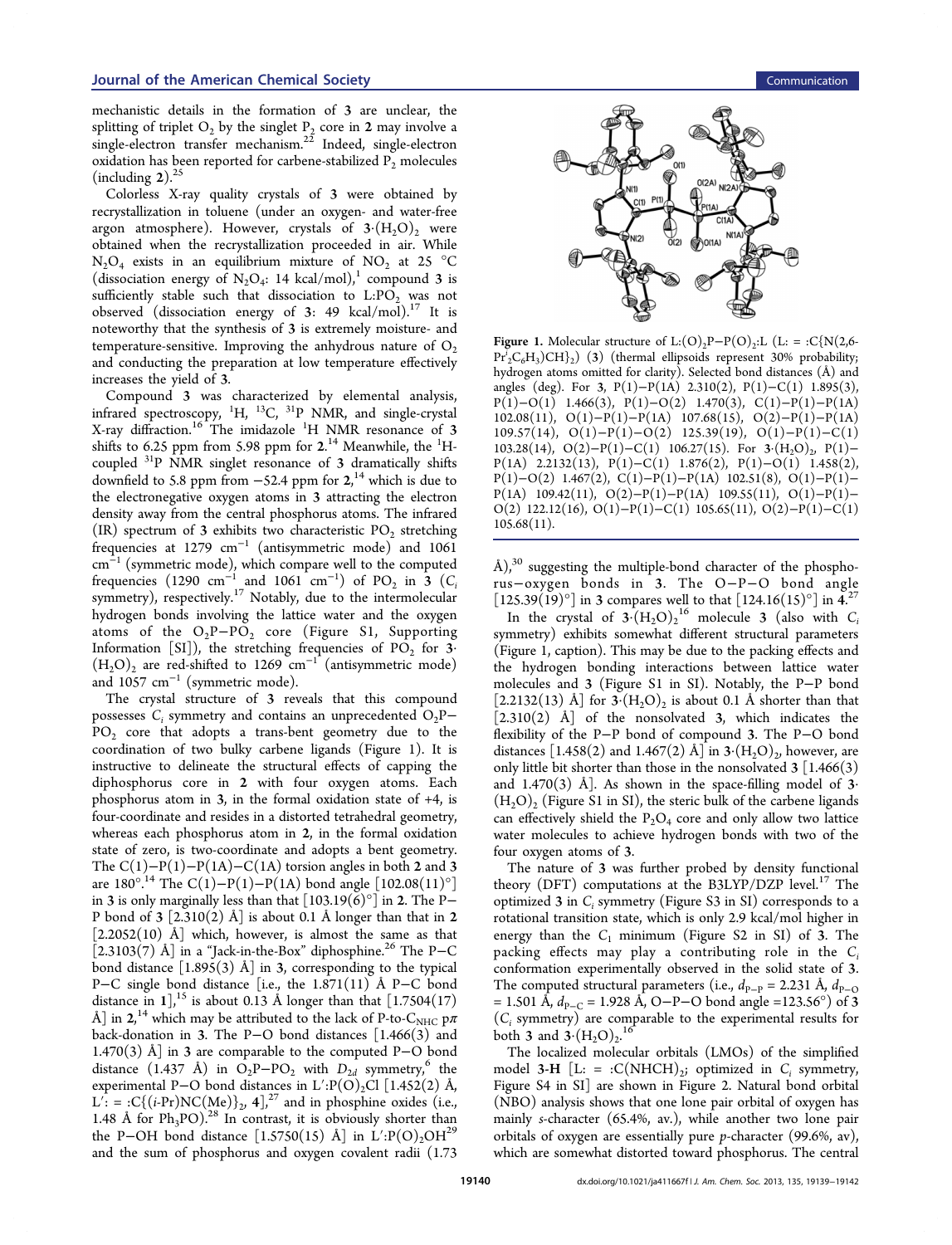<span id="page-2-0"></span>

Figure 2. Localized molecular orbitals (LMOs) of 3-H with  $C_i$ symmetry. (a) P-P σ-bonding orbital; (b) P-C σ-bonding orbital; (c) P−O σ-bonding orbital; (d, e, f) lone pair orbitals of O.

P−P bond in 3-H has mainly p-character (22% s, 76% p, 2% d). The Wiberg bond indices (WBIs) (P−P, 0.673; P−C, 0.678) of 3-H are lower than those (P−P, 1.004; P−C, 1.397) for 2, indicating relatively weak P−P and P−C bonds in 3-H. The P− O σ-bond polarization is 75% toward oxygen and 25% toward phosphorus. The WBI values of the P−O bonds (1.14, av) in 3- H suggest modest multiple bond character of the P−O bonds. For the  $PO_2$  unit in 3-H phosphorus bears +1.8 positive charge, while each oxygen bears -1.1 negative charge. When considering the experimental data and theoretical analysis, two extreme resonance forms (3A and 3B) may be proposed for 3 (Scheme 2, R = 2,6- $Pr_2^iC_6H_3$ ).

### Scheme 2. Two Contributing Canonical Resonance Structures of 3



The synthesis of 3 through splitting molecular oxygen by carbene-stabilized  $P_2$  suggests a new strategy to probe the exciting chemistry of highly reactive phosphorus oxides.

## ■ ASSOCIATED CONTENT

#### **6** Supporting Information

Complete refs 17a and 17b, full details of the syntheses, computations, and X-ray crystal determination, including cif files. This material is available free of charge via the Internet at <http://pubs.acs.org>.

## ■ AUTHOR INFORMATION

#### Corresponding Author

[robinson@uga.edu](mailto:robinson@uga.edu)

#### **Notes**

The authors declare no competing financial interest.

## ■ ACKNOWLEDGMENTS

We are grateful to the National Science Foundation for support: CHE-1265212 (G.H.R., Y.W.), CHE-1057466 (P.v.R.S.), and CHE-1054286 (H.F.S.).

## ■ REFERENCES

(1) Cotton, F. A.; Wilkinson, G.; Bochmann, M.; Murillo, C. Advanced Inorganic Chemistry; 6th ed.; Wiley: New York, 1998.

(2) Schlesinger, R. B. In Environmental Toxicants: Human Exposures and Their Health Effects; 3rd ed.; Lippmann, M., Ed.; John Wiley & Sons, Inc.,: Hoboken, NJ, 2008.

(3) Mielke, Z.; McCluskey, M.; Andrews, L. Chem. Phys. Lett. 1990, 165, 146.

(4) Scherer, O. J.; Braun, J.; Walther, P.; Heckmann, G.; Wolmershaeuser, G. Angew. Chem., Int. Ed. Engl. 1991, 30, 852.

(5) Scherer, O. J.; Weigel, S.; Wolmershauser, G. Angew. Chem., Int. Ed. 1999, 38, 3688.

(6) Lohr, L. L., Jr. J. Phys. Chem. 1990, 94, 1807.

(7) Bauschlicher, C. W., Jr.; Zhou, M.; Andrews, L. J. Phys. Chem. A 2000, 104, 3566−3571.

(8) Wang, Y.; Robinson, G. H. Chem. Commun. 2009, 5201−5213.

(9) Wang, Y.; Robinson, G. H. Inorg. Chem. 2011, 50, 12326−12337.

(10) Wang, Y.; Robinson, G. H. Dalton Trans. 2012, 41, 337−345.

(11) Martin, D.; Soleilhavoup, M.; Bertrand, G. Chem. Sci. 2011, 2, 389−399.

(12) Martin, D.; Melaimi, M.; Soleilhavoup, M.; Bertrand, G. Organometallics 2011, 30, 5304−5313.

(13) Wilson, D. J. D.; Dutton, J. L. Chem.-Eur. J. 2013, 19, 13626-13637.

(14) Wang, Y.; Xie, Y.; Wei, P.; King, R. B.; Schaefer, H. F., III; Schleyer, P. v. R.; Robinson, G. H. J. Am. Chem. Soc. 2008, 130, 14970−14971.

(15) Wang, Y.; Xie, Y.; Abraham, M. Y.; Gilliard, R. J., Jr.; Wei, P.; Schaefer, H. F., III; Schleyer, P. v. R.; Robinson, G. H. Organometallics 2010, 29, 4778−4780.

(16) See the SI for synthetic and crystallographic details.

(17) (a) Computations: The structures of 5 and the simplified 5-H were optimized at the B3LYP/DZP DFT level with the Gaussian 94 and Gaussian 03 programs: Frisch, M. J.; et al. Gaussian 94, Revision B.3; Gaussian Inc.: Pittsburgh, PA, 1995; (b) Gaussian 03, revision C.02; Gaussian, Inc.: Wallingford, CT, 2004. Computional details can be found in the SI.

(18) Riess, J. G.; Van Wazer, J. R. J. Am. Chem. Soc. 1966, 88, 2166− 2170.

(19) Walker, M. L.; Mills, J. L. Inorg. Chem. 1975, 14, 2438−2440.

(20) Riess, J. G.; Van Wazer, J. R. J. Am. Chem. Soc. 1967, 89, 851− 856.

(21) Tellenbach, A.; Jansen, M. Eur. J. Inorg. Chem. 2003, 3759− 3766.

(22) Borovik, A. S.; Zinn, P. J.; Zart, M. K. In Activation of Small Molecules: Organometallic and Bioinorganic Perspectives; Tolman, W. B., Ed.; Wiley-VCH: Weinheim, Germany, 2006, p 187.

(23) Shah, S.; Protasiewicz, J. D. Coord. Chem. Rev. 2000, 210, 181− 201.

(24) Xiong, Y.; Yao, S.; Mueller, R.; Kaupp, M.; Driess, M. Nat. Chem. 2010, 2, 577−580.

(25) Back, O.; Donnadieu, B.; Parameswaran, P.; Frenking, G.; Bertrand, G. Nat. Chem. 2010, 2, 369−373.

(26) Hinchley, S. L.; Morrison, C. A.; Rankin, D. W. H.; Macdonald, C. L. B.; Wiacek, R. J.; Cowley, A. H.; Lappert, M. F.; Gundersen, G.;

Clyburne, J. A. C.; Power, P. P. Chem. Commun. 2000, 2045−2046.

(27) Kuhn, N.; Stroebele, M.; Walker, M. Z. Anorg. Allg. Chem. 2003, 629, 180−181.